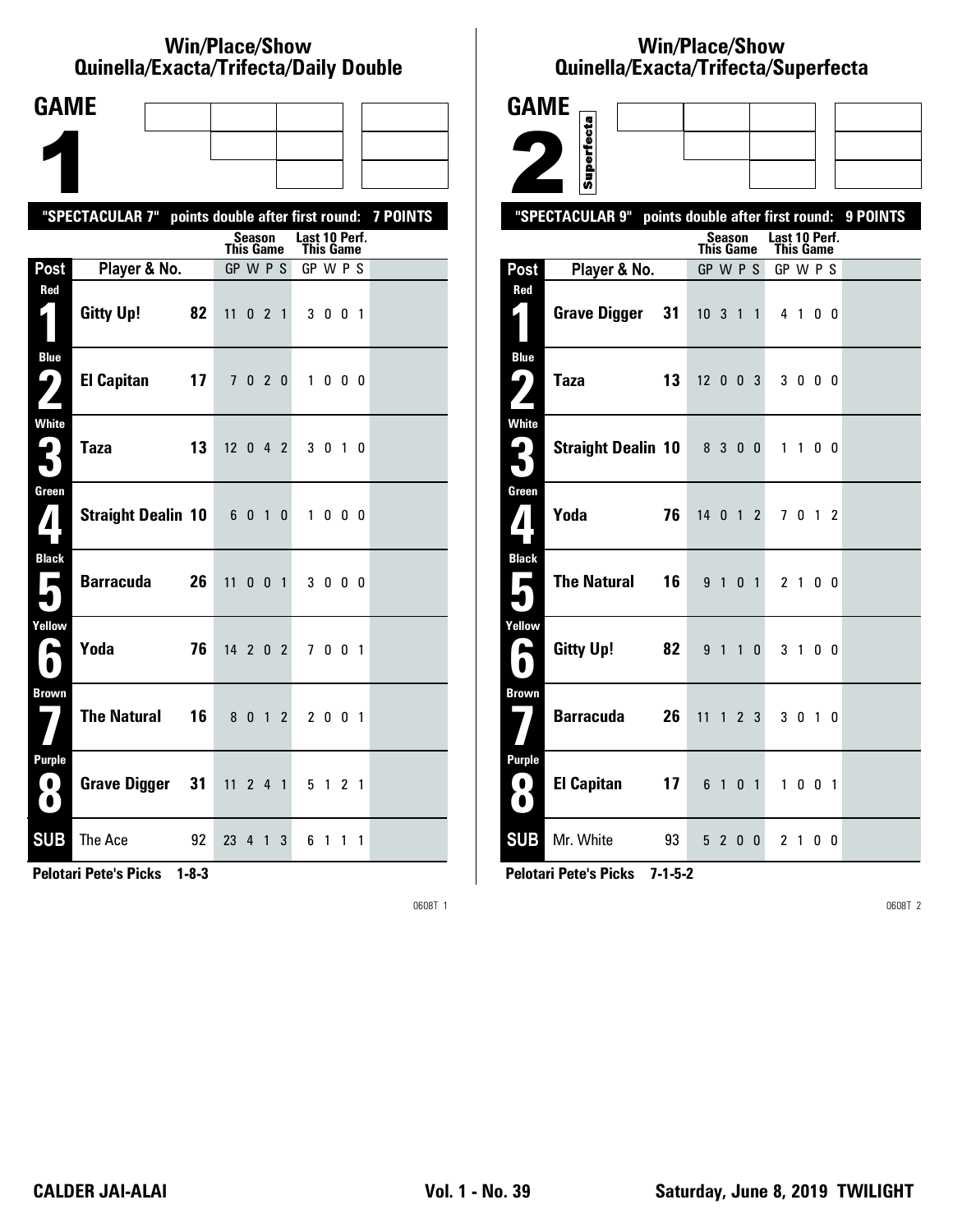#### **Win/Place/Show Qui nel la/Exacta/Tri fecta/Pick 5**

| <b>GAME</b>                                     |                                                           |    |                  |                |             |                |               |         |     |           |  |
|-------------------------------------------------|-----------------------------------------------------------|----|------------------|----------------|-------------|----------------|---------------|---------|-----|-----------|--|
|                                                 |                                                           |    |                  |                |             |                |               |         |     |           |  |
|                                                 |                                                           |    |                  |                |             |                |               |         |     |           |  |
|                                                 |                                                           |    |                  |                |             |                |               |         |     |           |  |
|                                                 | "SPECTACULAR 7" points double after first round: 7 POINTS |    |                  | <b>Season</b>  |             |                | Last 10 Perf. |         |     |           |  |
|                                                 |                                                           |    | <b>This Game</b> |                |             |                | This Game     |         |     |           |  |
| Post<br>Red                                     | Player & No.                                              |    | GP W P S         |                |             |                | GP W P S      |         |     |           |  |
| 1                                               | <b>Gitty Up!</b>                                          | 82 | 16               | $\overline{1}$ | 0           | $\overline{1}$ |               | 4 1 0 0 |     |           |  |
| <b>Blue</b><br>ر ما                             | <b>Taza</b>                                               | 13 | 15 3 0 1         |                |             |                |               | 31      | 0 0 |           |  |
| White<br>3                                      | <b>The Natural</b>                                        | 16 | 14 1 2 2         |                |             |                |               | 1000    |     |           |  |
| Green<br>$\mathbf{Z}$                           | Yoda                                                      | 76 | 14002            |                |             |                |               | 7 0 0 1 |     |           |  |
| <b>Black</b><br>$\blacksquare$                  | <b>Straight Dealin 10</b>                                 |    |                  | 800            |             | $\overline{1}$ |               | 1000    |     |           |  |
| Yellow<br>A                                     | <b>Barracuda</b>                                          | 26 | 14 4 1 5         |                |             |                |               | 4 0 0 4 |     |           |  |
| <b>Brown</b>                                    | <b>Grave Digger</b>                                       | 31 | 14 3 3 1         |                |             |                |               | 41      |     | $1\quad0$ |  |
| <b>Purple</b><br>$\left( 0\right)$<br>$\bullet$ | <b>El Capitan</b>                                         | 17 | 11               | $\mathbf{1}$   |             | $1\,2$         |               | 1000    |     |           |  |
| <b>SUB</b>                                      | The King                                                  | 28 | 15               | 3              | $\mathbf 0$ | 3              |               | 2000    |     |           |  |

**Pelotari Pete's Picks 1-8-5**

0608T 3

### **Win/Place/Show Qui nel la/Exacta/Tri fecta**

|                                                                       |                             |    | QUIIICIIA/LXAULA/ IIIICULA                          |               |  |
|-----------------------------------------------------------------------|-----------------------------|----|-----------------------------------------------------|---------------|--|
| <b>GAME</b>                                                           |                             |    |                                                     |               |  |
|                                                                       |                             |    |                                                     |               |  |
|                                                                       |                             |    |                                                     |               |  |
|                                                                       | "SPECTACULAR 7"             |    | points double after first round: 7 POINTS<br>Season | Last 10 Perf. |  |
|                                                                       |                             |    | <b>This Game</b>                                    | This Game     |  |
| Post                                                                  | Player & No.                |    | GP W P S                                            | GP W P S      |  |
| Red                                                                   | <b>El Capitan</b>           | 17 | 11 1 1 2                                            | 1 0 0 1       |  |
| <b>Blue</b><br>9                                                      | <b>The Natural</b>          | 16 | 17, 2, 2, 4                                         | 3 0 0 1       |  |
| <b>White</b><br>2                                                     | Straight Dealin 10 11 0 0 1 |    |                                                     | 1 0 0 0       |  |
| Green<br>$\boldsymbol{A}$                                             | Grave Digger 31             |    | 17 3 1 4                                            | 5210          |  |
| <b>Black</b><br>$\blacksquare$                                        | <b>Taza</b>                 | 13 | $12 \t0 \t2 \t1$                                    | 2000          |  |
| Yellow<br>А                                                           | Yoda                        | 76 | $14 \quad 0 \quad 0 \quad 2$                        | 7002          |  |
| <b>Brown</b>                                                          | Gitty Up!                   | 82 | $16$ 2 2 0                                          | 5 1 1 0       |  |
| <b>Purple</b><br>O<br>$\left( \begin{array}{c} 0 \end{array} \right)$ | <b>Barracuda</b>            | 26 | 18 3 3 2                                            | 5 1 1 0       |  |
| <b>SUB</b>                                                            | The Ace                     | 92 | 26 2 4<br>$\mathbf 0$                               | 6<br>1 1 0    |  |

**Pelotari Pete's Picks 4-5-7**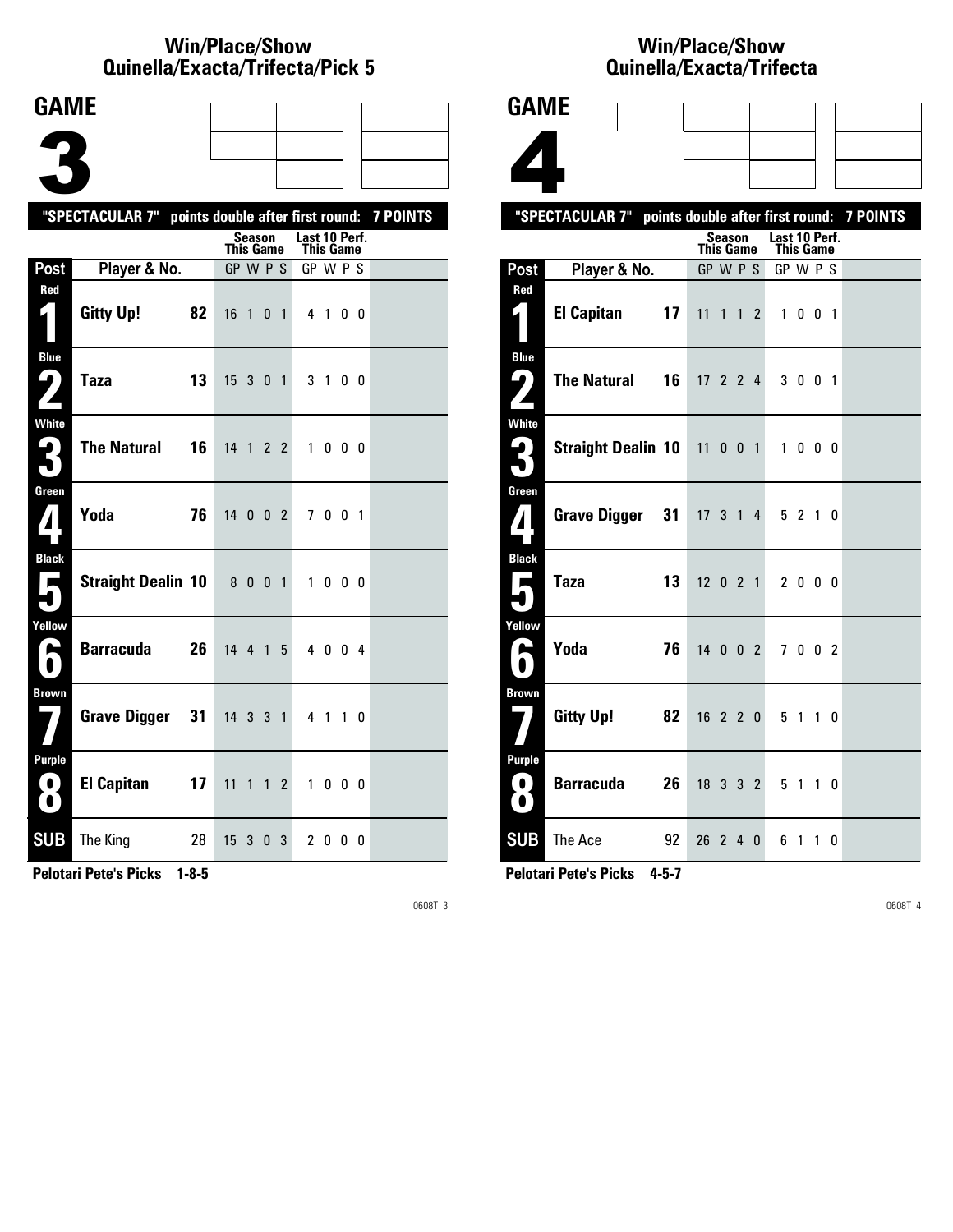# **Win/Place/Show Qui nel la/Exacta/Tri fecta**

| <b>GAME</b>                                |                                                           |                 |                      |                |              |              |                            |         |   |   |  |
|--------------------------------------------|-----------------------------------------------------------|-----------------|----------------------|----------------|--------------|--------------|----------------------------|---------|---|---|--|
|                                            |                                                           |                 |                      |                |              |              |                            |         |   |   |  |
|                                            |                                                           |                 |                      |                |              |              |                            |         |   |   |  |
|                                            | "SPECTACULAR 7" points double after first round: 7 POINTS |                 |                      |                |              |              |                            |         |   |   |  |
|                                            |                                                           |                 | This Game            | <b>Season</b>  |              |              | Last 10 Perf.<br>This Game |         |   |   |  |
| Post                                       | Player & No.                                              |                 | GP W P S             |                |              |              | GP W P S                   |         |   |   |  |
| Red                                        | <b>Toto</b>                                               | 38              | $17 \quad 2 \quad 3$ |                |              | $\mathbf{0}$ |                            | 5 1 2 0 |   |   |  |
| <b>Blue</b><br>7                           | The King                                                  | 28              | 15                   | $\overline{1}$ |              | $3\quad 4$   |                            | 2 0 0 0 |   |   |  |
| <b>White</b><br>3                          | <b>The Ace</b>                                            | 92              | 16                   | $0 \t3 \t3$    |              |              |                            | 5 0 0 2 |   |   |  |
| Green<br>$\mathbf{Z}$                      | <b>Wonder Boy</b>                                         | 12 <sup>2</sup> | 25 4 3 2             |                |              |              |                            | 8 2 1 0 |   |   |  |
| <b>Black</b><br>▗                          | Cabby                                                     | 35              | 16                   | $\overline{1}$ |              | $1\quad1$    |                            | 3000    |   |   |  |
| Yellow<br>$\blacktriangleright$            | <b>El Nino</b>                                            | 84              | 18 6                 |                | $1\quad1$    |              |                            | 3 0 0 0 |   |   |  |
| <b>Brown</b>                               | <b>The Warrior</b>                                        | 60              | 27 8 6 7             |                |              |              | 10 3 3 2                   |         |   |   |  |
| <b>Purple</b><br>$\bullet$<br>$\bf \Omega$ | Mr. White                                                 | 93              | $18$ 5 3 2           |                |              |              |                            | 4 3 0 0 |   |   |  |
| <b>SUB</b>                                 | <b>Gitty Up!</b>                                          | 82              | 19 <sub>3</sub>      |                | $\mathbf{1}$ | 3            |                            | 30      | 0 | 1 |  |

**Pelotari Pete's Picks 8-4-5**

0608T 5

# **Win/Place/Show Qui nel la/Exacta/Tri fecta/Super fecta**

| <b>GAME</b>                                 |                                                  |                                   |                                   |          |
|---------------------------------------------|--------------------------------------------------|-----------------------------------|-----------------------------------|----------|
|                                             | Superfecta                                       |                                   |                                   |          |
|                                             |                                                  |                                   |                                   |          |
|                                             | "SPECTACULAR 9" points double after first round: |                                   |                                   | 9 POINTS |
|                                             |                                                  | <b>Season</b><br><b>This Game</b> | Last 10 Perf.<br><b>This Game</b> |          |
| Post                                        | Player & No.                                     | GP W P S                          | GP W P S                          |          |
| Red                                         | <b>The King</b><br>28                            | $12 \t4 \t1$<br>$\overline{1}$    | 2 0 0 1                           |          |
| <b>Blue</b><br>$\mathsf{L}_{\bm{\theta}}$ ) | <b>The Warrior</b><br>60                         | 28 11 2 4                         | 10 <sub>5</sub><br>10             |          |
| <b>White</b>                                | Mr. White<br>93                                  | 18 2 4 1                          | 4 0 2 0                           |          |
| Green<br>$\mathbf{Z}$                       | <b>El Nino</b><br>84                             | 16332                             | 2 0 1 0                           |          |
| <b>Black</b><br>$\overline{\phantom{a}}$    | <b>Wonder Boy 12</b>                             | 22 4 3 3                          | 7 <sub>2</sub><br>$1\quad1$       |          |
| Yellow<br>А<br>$\blacksquare$               | <b>Toto</b><br>38                                | 19 2 2 2                          | 5 0 2 0                           |          |
| <b>Brown</b>                                | <b>The Ace</b><br>92                             | $18 \t1 \t1$<br>4                 | 5 0 0 1                           |          |
| <b>Purple</b><br>0)<br>$\bullet$            | Cabby<br>35                                      | 15<br>0 <sup>3</sup><br>0         | 3 0 0 0                           |          |
| <b>SUB</b>                                  | <b>The Natural</b><br>16                         | 21<br>$1\quad1$<br>4              | 7012                              |          |

**Pelotari Pete's Picks 7-5-8-6**